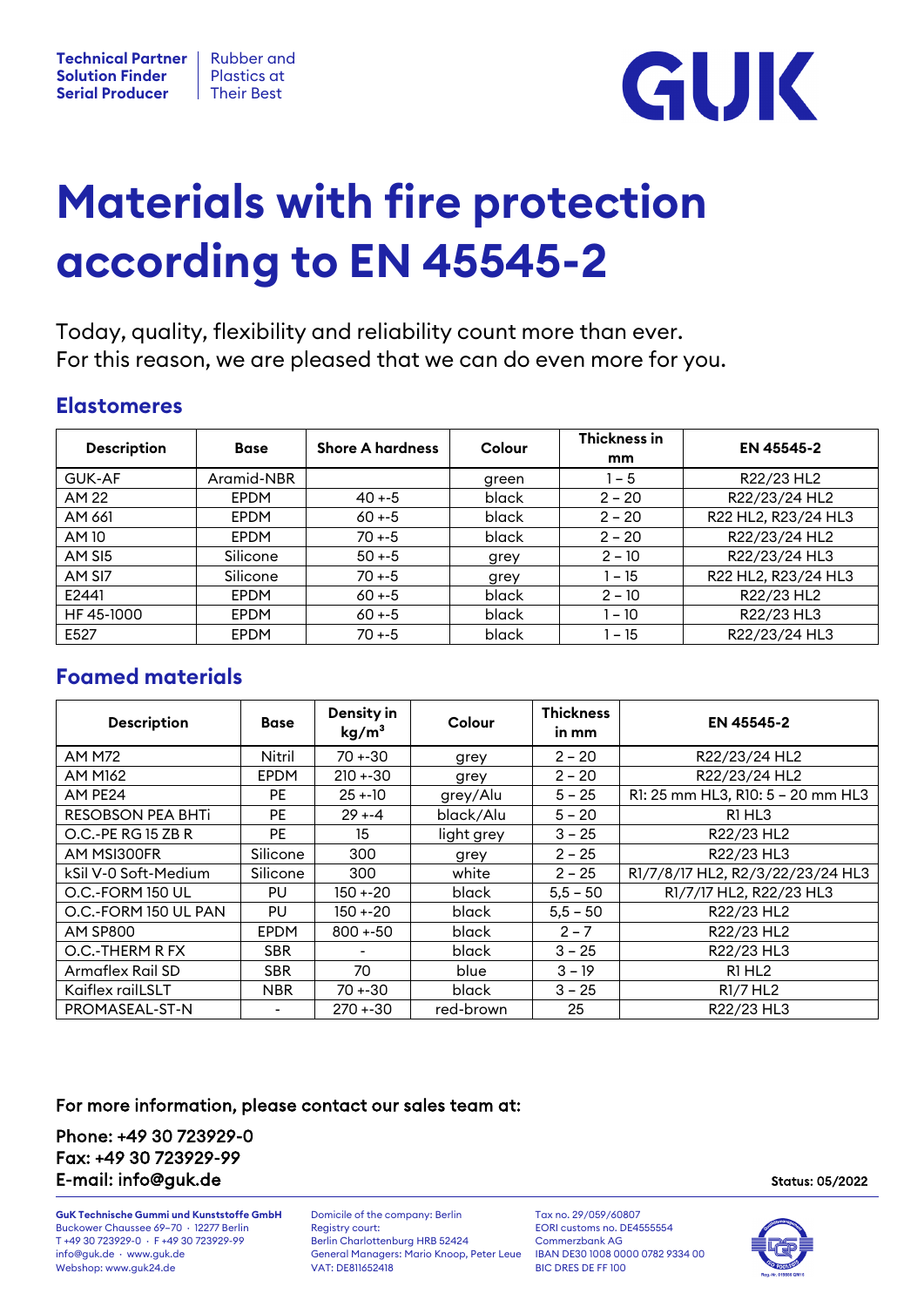

# **Materials with fire protection according to EN 45545-2**

Today, quality, flexibility and reliability count more than ever. For this reason, we are pleased that we can do even more for you.

## **Plastics**

| <b>Description</b>     | <b>Base</b>   | Density in<br>g/cm <sup>3</sup> | Colour          | Thickness in<br>mm | EN 45545-2       |
|------------------------|---------------|---------------------------------|-----------------|--------------------|------------------|
| Sustamid 6 FR          | PA 6          | 1,17                            | nature, black   | $4,1 - 25$         | R22/23 HL3       |
| Polystone MK FLAST     | PE.           | 1.0                             | black           | $8 - 25$           | R22/23 HL2       |
| Exolon FR clear 099    | Polycarbonat  | 1,2                             | transparent     | $2 - 5$            | R22/23/24 HL3    |
| Exolon FR DX white 139 | Polycarbonat  | 1,2                             | white           | 3                  | R22/23/24 HL3    |
| PROMASEAL-PL           | Graphite      | 1.00                            | anthracite grey | 2.6                | R22 HL2, R23 HL3 |
| PROMASEAL-GT           | Graphite      | $\qquad \qquad$                 | anthracite grey | 1,8/2,5            | R22 HL2, R23 HL3 |
| AM TVP                 | PU/Fibreglass | -                               | grey            | 0,39               | R1 HL3           |

# **Mouldings / Profiles**

| <b>Descriotion</b> | <b>Base</b> | <b>Shore A hardness</b><br>resp. density in<br>g/cm <sup>3</sup> | Colour      | Procedure         | EN 45545-2           |
|--------------------|-------------|------------------------------------------------------------------|-------------|-------------------|----------------------|
| HF 45-2500         | <b>EPDM</b> | $50 + -5$                                                        | black       | Extrusion         | R22/23 HL3           |
| HF 45-1000         | <b>EPDM</b> | $60 + -5$                                                        | black       | Extrusion         | R22/23 HL3           |
| HF 45-1611         | <b>EPDM</b> | $60 + -5$                                                        | coloured    | Extrusion         | R22/23 HL3           |
| HF 45-2200         | <b>EPDM</b> | $60 + -5$                                                        | black       | Extrusion/Moulded | R22/23 HL2           |
| HF 45-1700         | <b>EPDM</b> | $70 + -5$                                                        | black       | Extrusion         | R22/23 HL3           |
| T9608              | <b>EPDM</b> | $60 + -5$                                                        | black       | Extrusion/Moulded | R22/23/24 HL3        |
| RB-R 60010-03      | Silicone    | $60 + -5$                                                        | black       | Extrusion         | R22/23/24 HL3        |
| FR 8750            | Silicone    | $50 + -5$                                                        | cream white | Moulded           | R22/23 HL3           |
| FR 8760            | Silicone    | $60 + -5$                                                        | cream white | Moulded           | R1/7/22/23 HL3       |
| FR 8775            | Silicone    | $75 + -5$                                                        | cream white | Moulded           | R1/7 HL2, R22/23 HL3 |
| Frianyl A3 RV0     | PA 66       | 1,15                                                             | nature      | Moulded           | R22/23/24 HL3        |

# **3D printing**

| <b>Description</b> | Base           | Colour          | Procedure  | <b>EN 45545-2</b>              |
|--------------------|----------------|-----------------|------------|--------------------------------|
| Antero 800NA       | <b>PEEK</b>    | nature (browny) | FDM        | R <sub>1</sub> HL <sub>3</sub> |
| ULTEM 9085 resin   | Syntetic resin | nature (browny) | <b>FDM</b> | R <sub>2</sub> HL <sub>3</sub> |

### For more information, please contact our sales team at:

Phone: +49 30 723929-0 Fax: +49 30 723929-99 E-mail: info@guk.de Status: 05/2022

**GuK Technische Gummi und Kunststoffe GmbH** Domicile of the company: Berlin Tax no. 29/059/60807<br>Buckower Chaussee 69-70 · 12277 Berlin Registry court: **EDRI** CURI Customs no. DE4555554 Buckower Chaussee 69–70 · 12277 Berlin Registry court: EORI customs no. D<br>T +49 30 723929-0 · F +49 30 723929-99 Berlin Charlottenburg HRB 52424 Commerzbank AG T +49 30 723929-0 · F +49 30 723929-99 Berlin Charlottenburg HRB 52424 Commerzbank AG Webshop: www.guk24.de

General Managers: Mario Knoop, Peter Leue IBAN DE30 1008 000<br>VAT: DE811652418 BIC DRES DE FF 100